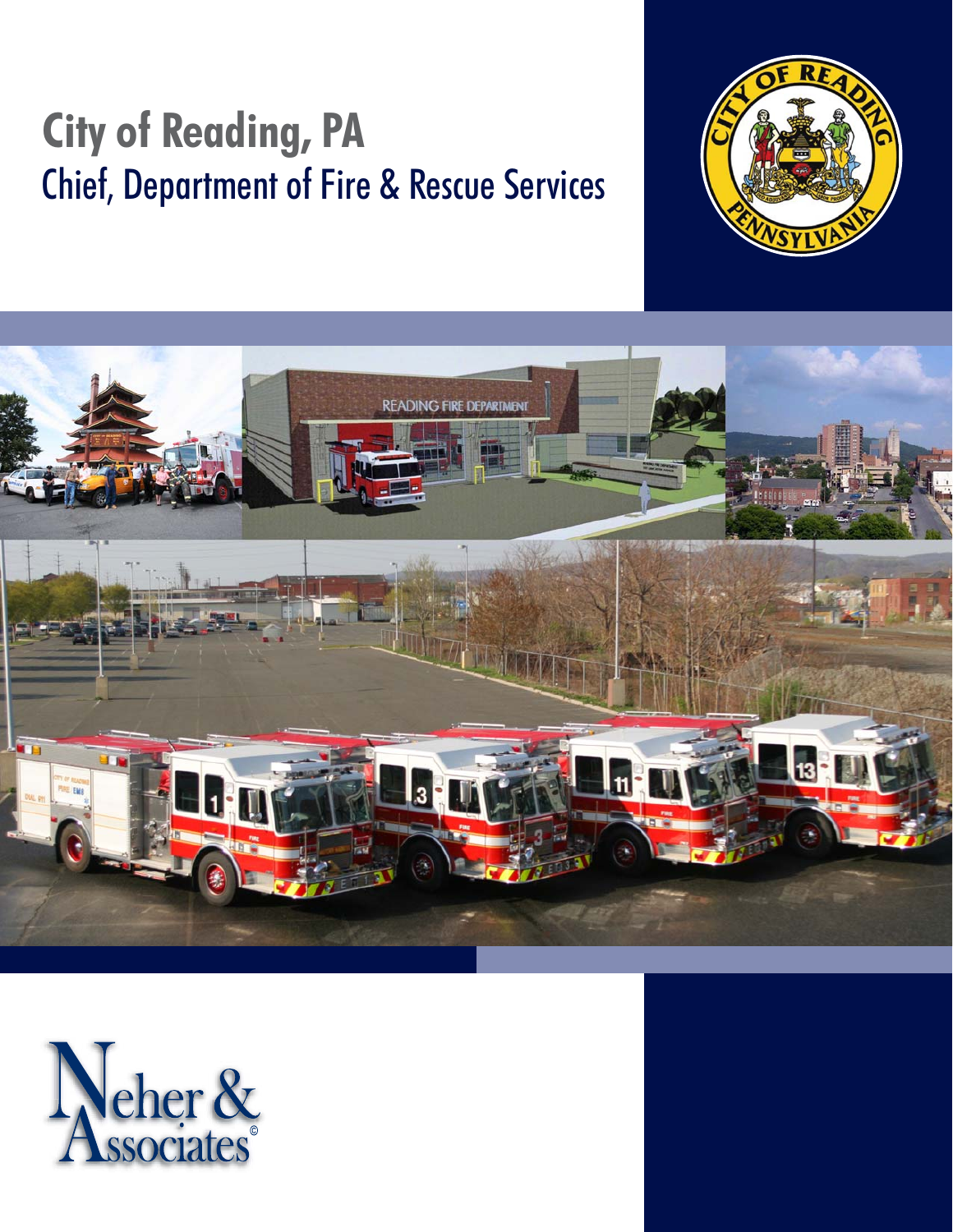### **The City of Reading**

The Mayor and City Council of the City of Reading are seeking an experienced fire safety professional to serve as Fire Chief and to manage the day-to-day affairs of the Department of Fire & Rescue Services for this community of about 82,000 citizens. Initially incorporated as a borough in 1783, Reading became a city in 1847, and now ranks as the fifth largest city in Pennsylvania and the sixth largest municipality.

The City of Reading is the county seat of Berks County, Pennsylvania and the center of the Greater Reading Area. The City covers just under ten-square miles in southeastern Pennsylvania and is largely bounded on the west by the Schuylkill River, on the east by Mount Penn, and on the south by Neversink Mountain. Reading is approximately one and one-half hours from Philadelphia and two and onehalf hours from New York (by auto).The City lent its name to the now-defunct Reading Railroad, which brought anthracite coal from the Pennsylvania Coal Regions. The railroad is one of four railroad properties in the classic English-language version of the Monopoly board game.

Reading was one of the first localities where outlet shopping became a tourist industry. The City's cultural institutions include the Reading Symphony Orchestra and its education project Reading Symphony Youth Orchestra, the Goggle Works Gallery, the Reading Public Museum and the Historic Society of Berks County. The Reading Pagoda, located atop Mount Penn, is also a popular recreational stop for tourists and residents and is the most visited attraction in Berks County. Residents also enjoy a variety of choices of outdoor activities and sports including the Reading Phillies (a double-A Eastern League baseball team), the Reading Royals (East Coast Hockey League Ice Hockey team), the Reading Express (an American Indoor Football League team), Reading United (Soccer), and Reading Buccaneers (Drum and Bugle Corps). Reading has more than six million visitors annually.

Five institutions of higher education are also located in Reading: Albright College, Alvernia College, Berks Technical Institute, Pace Institute, and the Reading Community College. The federal and state highways system allow good entry and egress to and from Reading and airline service is provided by the Reading Regional Airport (general aviation) with commercial service being provided with a short drive to Harrisburg International Airport, Lehigh Valley International Airport , and the Philadelphia International Airport.

In December, 2007, NBC's Today show featured Reading as one of the top four "Up and Coming Neighborhoods" in the United States as showing potential for a real estate boom based on areas for big change, renovations, cleanups of parks, waterfronts, and warehouses. The reviewer also noted Reading's proximity to Philadelphia, New York and other cities. Today the overall community offers a wide range of housing from extremely modest to luxurious homes.

The City of Reading operates under a Home Rule Charter with a strong Mayor form of government. The new form of government was approved by voter referendum on November 7, 1993 and began in 1996. The Mayor is elected at large for a four year term and is accountable for the executive branch of City Government. There are also seven members of the City Council, six of whom are elected by districts and one (the Council President) is elected at large. The Council serves in overlapping four-year terms. The current Mayor is Thomas

McMahon and the Council President is Vaughn Spencer. The Mayor is the Chief Executive Officer of the City and is responsible for enforcement of the laws of the Commonwealth of Pennsylvania and the ordinances of the City of Reading. He/she also has the authority to appoint all Department Directors with the confirmation of the City Council. The City Council is charged with the responsibility of developing legislative initiatives and budget priorities. It also oversees the performance of the management of the government to improve delivery and outcomes and monitors spending to ensure compliance with the approved budgets and financial plans of the City.

The City of Reading was designated a financially distressed municipality under Pennsylvania's Financially Distressed Municipalities Act, also known as "Act 47," on November 12, 2009. Act 47 provides for the restructuring of debt of financially distressed municipalities; allows for the levying of taxes not normally authorized and/or at rates above statutory maximums, provides for an outside consultant to review the municipalities finances, prepare a recovery plan, and give assistance in the implementation of the recovery plan; authorizes municipalities to participate in Federal debt adjustment actions; and provides for consolidation or merger of contiguous municipalities to relieve financial distress.

Public Financial Management in Philadelphia was assigned to prepare Reading's recovery plan and after much Community, City, County, and Commonwealth input, the final version of the recovery plan was adopted by City Council on June 11, 2010.

The mission of the City is to "Provide responsive dynamic government in a way that will enhance the quality of life for everyone in our community." The City's vision statement goes on to elaborate that "The City of Reading puts people first realizing we are all part of the renaissance of our community so that Reading becomes the most desirable small city in Pennsylvania." The Mayor and City Council are proud of the efforts of key City Management and staff to continue to improve the quality of services and professionalism of the City staff, and also value involvement and interaction with the community.

### **The Position and City of Reading Fire Department**

The Chief of the City of Reading Department of Fire and Rescue Services is appointed by the Mayor, approved by City Council, and reports to the Managing Director of the City. The Managing Director is the professional Chief Administrative Officer for the City and is responsible to the Mayor for the daily administration/management of the City. The Chief directs and oversees all activities of the Fire Department and interacts with other City department heads and staff as needed.

The Reading Fire Department was officially organized on March 17, 1773, with the founding of the Rainbow Volunteer Fire Company. According to legend, the new company's name was being boisterously debated in the tavern where the meeting was being held, when a rainbow appeared in the eastern sky following an early spring thunderstorm, thus giving birth to the name. Since the Rainbow Company was formed on St. Patrick's Day, a shamrock appropriately became the company's insignia. Today, 236 years later, the company still exists, under its' charter name, although most firemen in the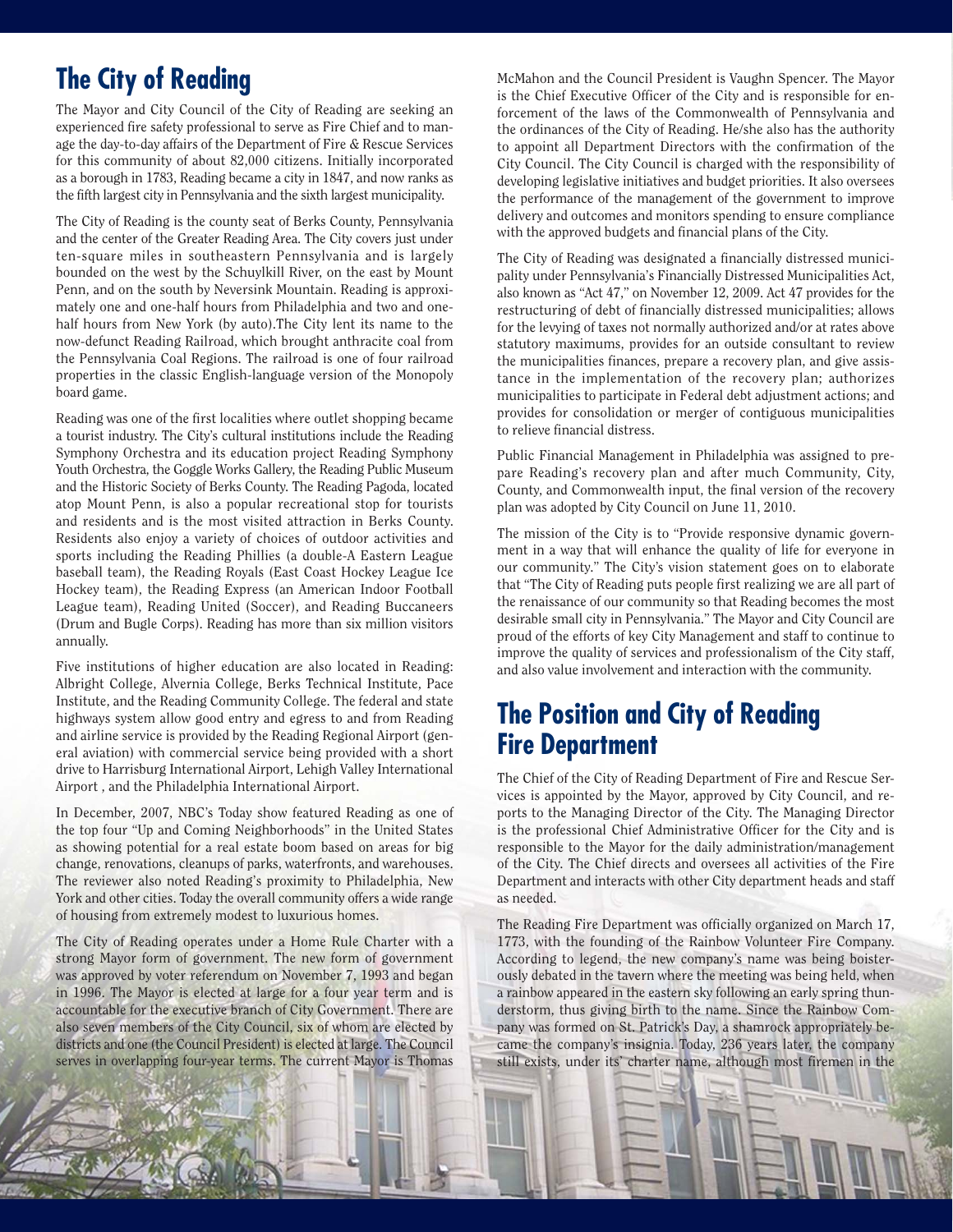

city are full-time. The Rainbow fire station is located at 8th & Courth Streets, where it has been since 1870.

From this fledgling company, the department grew to a total of fourteen volunteer fire companies by 1914. Full-time apparatus drivers were hired by the individual fire companies in the 1870's, when the department began using horses to pull the apparatus to fires. The city paid each fire company an annual gratuity, from which the company then paid the drivers, bought supplies, and maintained the fire stations. The city built and owned most of the fire stations, however to this day, two stations are still owned by the individual fire companies, and the city pays rent to house apparatus at those locations. The Liberty fire station at 5th & Laurel Street is the most notable of the privately owned stations. Built in 1876 by the company, and still owned by them, it has been preserved in all of its 19th century splendor. A visit to the second floor meeting and sitting rooms is a hundred year step back in time. Over many years, the department has progressed from primarily volunteer fire fighters and from horses to steam engines to the modern equipment of today.

Although the City of Reading Fire Department is still considered a combination paid/volunteer department, it now consists of about 140 full-time uniformed personnel and two civilian employees. Approximately 24 volunteer firefighters supplement the paid force. Also now officially known as the Department of Fire and Rescue Services, the Department operates seven (7) engine companies, three (3) ladder companies, and a heavy rescue unit out of seven fire stations.

The companies are manned by four platoons of firefighters working 10-hour day shifts and 14-hour night shifts for an average 42-hour work week. Each platoon is staffed by a Deputy Chief (non-union), a Platoon Chief, shift Lieutenant and twenty-one firefighters and four "jumpers". The Fire Marshal heads the Fire Prevention and Fire Code Enforcement Division, and two Lieutenant Fire Prevention Officers are responsible for the annual inspections of commercial properties. A Lieutenant Training Officer is responsible for all of the Department's training and testing.

In January, 2001, the City took over Emergency Medical Services (from a private provider), which is now under the direction of the Fire Chief. The EMS Division consists of one Deputy Chief/EMS Manager (non-union), 24 paramedics, 3 wheelchair van drivers and 1 transport clerk/coordinator. All firefighters are trained as Emergency Medical Technicians, and to supplement the ambulances, the engine companies are equipped with automatic external defibrillators (AED) and oxygen to provide first-responder capabilities in their districts.

There are four major Divisions within the Department: Fire Administration, Special Services, Fire Suppression, and Emergency Medical Services. The total annual budget for the Department is approximately \$14.7 million. All Divisions and services report either directly or through key management to the Fire Chief. The current Chief, William Rehr will be retiring on 12/31/10 after thirty five years of service, twelve as Chief.

The new Fire Chief will be faced with the two-fold challenge of completing negotiations with the IAFF for their contract beginning January 1, 2011 and implement the relevant initiatives and changes to the Fire Department and IAFF contract included in the Act 47 recovery plan.

In general, the Fire Chief is responsible for planning, directing, organizing and controlling the activities of the City of Reading Department of Fire and Rescue Services through his/her management team and officers. Typical duties and responsibilities of the position include:

- Directs and oversees the activities of the Department.
- Responds to alarms and directs activities at the scene of larger fires or incidents.
- Plans, implements and reviews departmental short and long-range goals and develops recommendations for the protection of life and property in the City.
- Develops general policies for the administration of the Department and establishes operational standards.
- Evaluates needs and makes recommendations for the construction of fire station, facilities, and the purchase and maintenance of apparatus and equipment.
- Prepares annual budgets and controls expenditures.
- Directs administrative functions within the Department including planning and personnel administration, grievances, departmental discipline and conduct, selection, hiring, and promotions, and evaluation of staff.
- Coordinates and meets with elected or appointed officials, other Fire/EMS officials, community and business representatives and the public on all aspects of the Departments' activities concerned with fire safety, protection, prevention and emergency medical services.
- Promotes the City's and Department of Fire and Rescue Services missions through continuous quality improvement, best practices, good staff training and support, and clear communications.
- Works closely with Police, Fire and other agencies and departments to help ensure public protection and safety.
- Assumes other duties and responsibilities as assigned by the Mayor and City Managing Director.

### **Issues, Challenges, and Opportunities**

Challenges/opportunities include:

- Complete construction of a new \$2.8 million fire station in Schlegel Park to replace aging Oakbrook & Liberty stations.
- Continue to improve EMS financial performance with the goal of self-sufficiency.
- Reduce firefighter and civilian injuries.
- Continue to achieve a four-minute response time to at least 80% of calls.